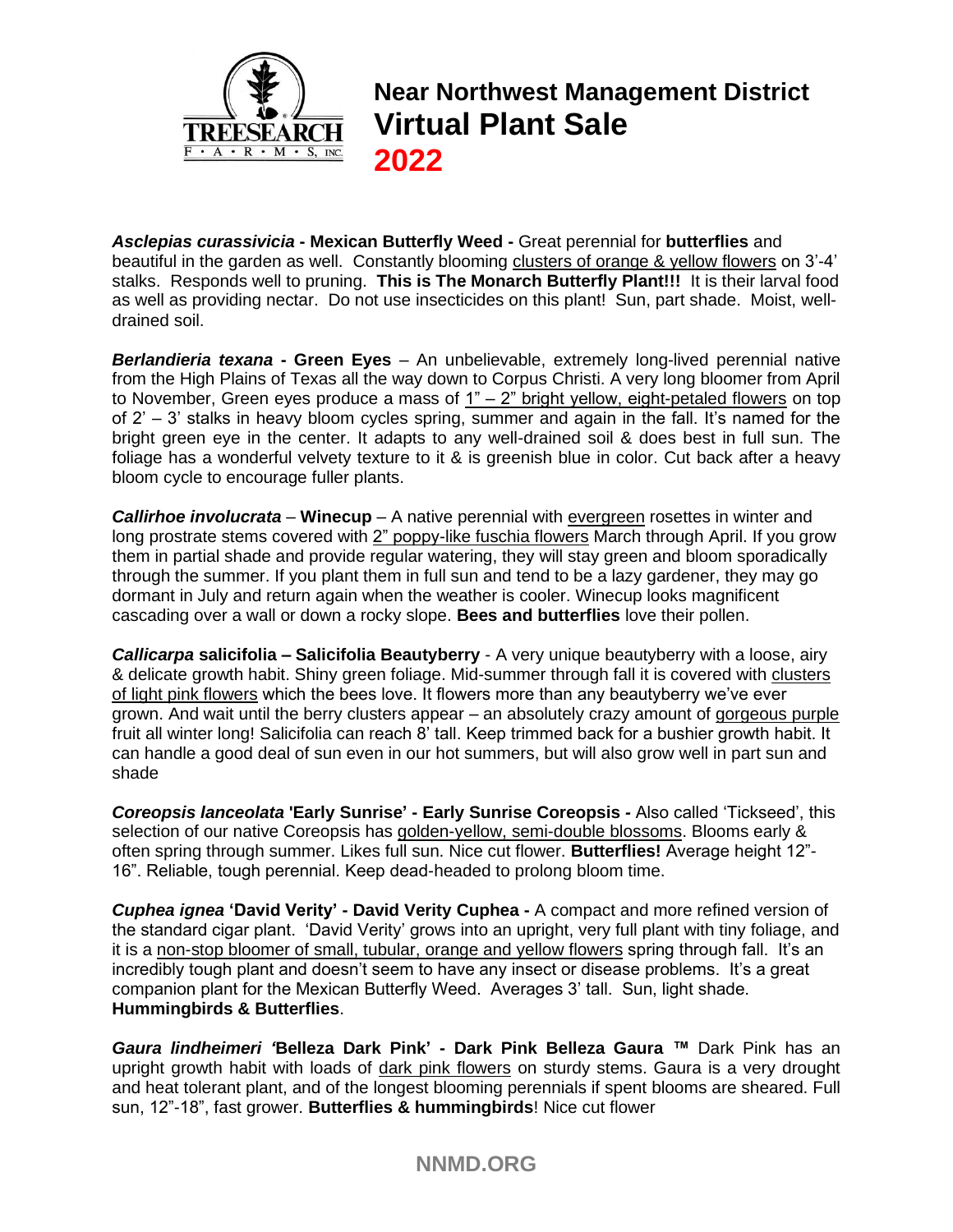*Hemerocallis* **'Yellow Landscape Supreme' - Yellow Landscape Supreme Daylily** - an evergreen daylily with big, bright yellow blooms. A repeat bloomer. Tough, disease resistant and just beautiful. Full sun to partial sun. Best planted in masses for stunning effect in the landscape.

*Iris* **'Nada' – Iris X 'Nada' -** This is a beautiful evergreen plant that can form large open clumps in any garden. It has fans of 2 inch wide by 18 inch long medium green leaves that arise from slender rhizomes and gracefully arch back towards the ground. In late winter through mid-spring the 2 foot tall intricately branched flower stems bearing 25 to 50 delicate nearly-white flowers up and down a slender stalk. The 2 1/2 to 3 inch wide flowers are a very pale lavender color with purple spots and large golden-yellow markings on the crests of the fall petals. Plant in morning sun, afternoon shade. Must have good drainage.

*Justicia sp.* **'Variegata'** *-* **Variegated Red Shrimp Plant -** Native to Mexico, this wonderful hummingbird attractor forms a 3' mound of soft, apple-green leaves with subtle variegation. Produces 3" spikes of overlapping plum-red bracts with bright red & cream flowers. These spikes eventually lengthen to 6"-7" & resemble large red shrimp. This is the MOST floriferous of the shrimp plants. Responds well to pruning, is root hardy, grows in sun or light shade, & a moist, well-drained soil. **Hummingbirds!**

*Lantana spp.* **'New Gold' –** A tough, low-mounding, colorful and drought tolerant perennial for any sunny garden! Forms a beautiful mass of bright yellow flowers spring through frost. Responds well to pruning. Great in containers too. Butterflies! 18"-24" tall. Sun. Moist, welldrained soil. **Butterflies!**

*Malvaviscus arboreus v.* **'drummondii' – Native Red Turk's Cap\* -** A tough, native perennial that can grow into a 3'-4' "shrub" & is a profuse bloomer of 1" bright red flowers in heavy bloom cycles starting in late spring & through fall. It responds well to pruning. Light shade or full sun. Moist, well-drained soil**. Hummingbirds!!!**

*Malvaviscus hybrid '***Pam's Pink' – Pam's Pink Turk's Cap** – A new color of this perennial favorite. Greg Grant created this one by crossing our Big Momma Turk's Cap with the native White Turk's Cap. Tough, non-stop bloomer with beautiful pink flowers all summer and into fall in heavy bloom cycles. Will tolerate drought and periods of wet. Blooms in sun or part shade. **Hummingbirds!**

*Mascagnia macroptera –* **Mexican Butterfly Vine** - An evergreen, sun loving vine that is covered with clusters of bright yellow orchid-like flowers summer through fall. Its name comes from the 2"-3" chartreuse butterfly shaped seed pods that form after the blooms and hold on the vine for weeks! Great for covering arbors and trellises.

*Orthosiphon sp. '***Alba***'* - **White Cat Whiskers –** Super showy! Tender, shrubby, "mint" with terminal white flowers in heavy bloom cycles spring to fall. Responds well to pruning. Another **butterfly & hummingbird** nectar plant. 3'-4' tall. Part shade.

*Orthosiphon stamineus -* **Purple Cat Whiskers** – Super showy! Tender, shrubby, "mint" with terminal lavender flowers in heavy bloom cycles spring to fall. Responds well to pruning. Another **butterfly & hummingbird** nectar plant. 3'-4' tall. Part shade.

*Pavonia lasiopetala* **– Dark Pink Rock Rose** - An outstanding sun-loving, drought-tolerant, evergreen mounding native perennial that's almost constantly blooming 2" dark, hot pink flowers spring to fall. Attractive, dark green, small arrow-shaped foliage. Sun & well-drained soil. Forms a 2'-3' mound and responds well to pruning. **Butterflies!** 

**NNMD.ORG**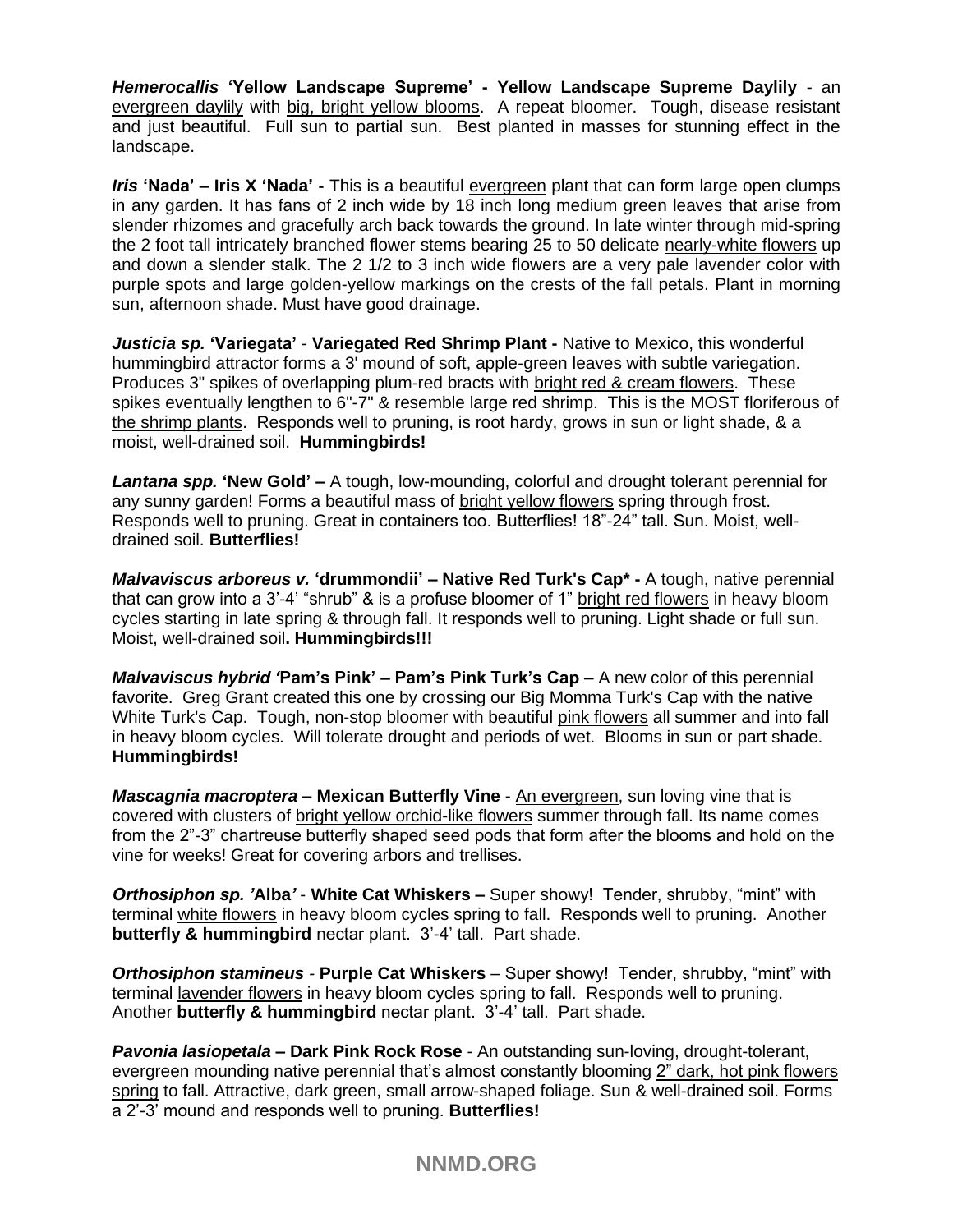*Penstemon tenuis* **- Gulf Coast Penstemon** - A native evergreen perennial with 3' flower stalks covered with tubular lavender flowers for 4 to 5 weeks in spring. This penstemon is native to the Houston area & forms a lush dark green mound of foliage all winter. Sun, part shade. Clumps out & reseeds. **Hummingbirds!**

**Penta lanceolata -** These "uprights" are the heirloom, pass-a-long originals that still carry all the sweet nectar that **hummingbirds and butterflies** love. The self-cleaning *lanceolatas* bloom non-stop with no dead-heading. They can reach up to 3' tall and their flower clusters are 3" across thereby adding both height and color to sun, part-sun or light shade gardens. Each plant will carry dozens and dozens of clusters at one time. Normally root hardy in harsh winters – if not, cut back hard in early spring for a full plant with year-round beauty. Easy to grow and makes a decent cut flower!

**Starburst** –pink blossoms with a dark pink center.

**Hot Pink** – hot pink blossoms

**White** – pure, clean white – great for gardens that you can enjoy at night!

*Phlox sp.* **'Fashionably Early Crystal' - Fashionably Early Crystal Phlox -** Phlox paniculata – White fragrant flower panicles on compact, mildew-resistant plants. Flowers weeks earlier than traditional tall garden phlox and blooms for an extended period spring through summer. 2' tall. Part shade and good drainage.

*Phlox sp.* **'Fashionably Early Flamingo' - Fashionably Early Flamingo Phlox -** Light lavender-pink fragrant flower panicles on compact, mildew-resistant plants. Flowers weeks earlier than traditional tall garden phlox and blooms for an extended period spring through summer. 2' tall. Part shade and good drainage. good drainage.

*Rosa sp. '***Peggy Martin' - Peggy Martin Rose** – This is the incredible rose that survived Hurricane Katrina, continuing to live in the salt water flooded yard of Peggy Martin in Plaquemines Parish, near New Orleans. Long arching canes give this rose a graceful rambling form and clusters of showy, bright pink flowers make it a stunning accent in any garden. Covered with clusters of flowers each spring from mid-March through May, it starts blooming again in late summer and repeat blooms until a frost slows it down in winter. Thornless and disease resistant. Full sun. Moist, well-drained soil.

*Rudbeckia fulgida '***Goldstrum'** *-* **Goldstrum Rudbeckia -** A compact variety of the yellow black-eyed susan. It blooms heavily in the summer with a mass of 2" yellow flowers about 18"- 24" tall. Sun. A wonderful, long lived perennial! **Butterflies!**

*Ruellia caroliniensis -* **Blue Shade Ruellia** *-* 1-1/2" – 2", petunia like, blue-violet flowers bloom periodically throughout the warm season on this 1 – 3' groundcover. Foliage is evergreen in mild winters. This is a great groundcover for shady areas and in mass plantings under trees where grass will not grow.

*Salvia hybrid* **'Indigo Spires'** *-* **Indigo Spires Salvia** - A large, 3'–4' salvia that is almost constantly in bloom with long, dark blue spikes of flowers. Responds well to pruning – cutting it back occasionally makes an even fuller plant with more blooms. Likes full sun and well-drained soil.

*Salvia nemorosa* **'May Night' – 'May Night' Salvia –** An outstanding salvia with a compact growth habit, profuse deep purple flower spikes and a tolerance for heavy clay soils. Foliage is evergreen in winter – very cold hardy! Blooms nearly year-round. Dead head occasionally. **Bees, butterflies, and hummingbirds** love 'May Night'. **Deer and rabbit resistant.** 12''-16'' high including the flower spikes. Full sun to partial sun.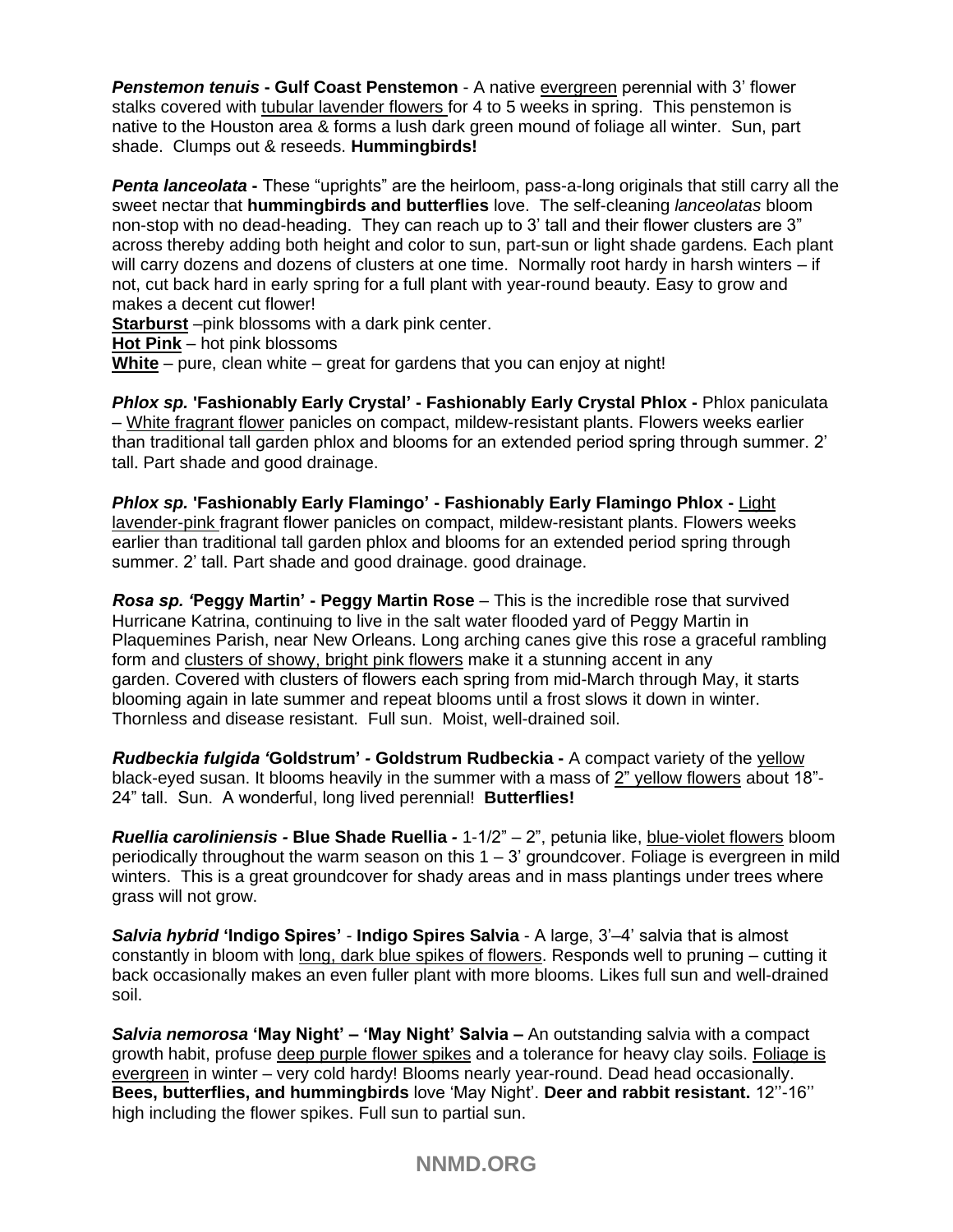*Salvia* **'Skyscraper Orange' - Skyscraper Orange Salvia** *-* Beautiful coral-colored blooms with cinnamon-colored calyxes, on tall, sturdy stems. A prolific bloomer from late spring until fall. Easy care, nice cut flower & tolerates summer heat. Grows as a perennial in mild winter regions; treat as an annual elsewhere. 1'-2' tall and wide. Partial sun to full sun. **Hummingbirds and butterflies**

*Solanum* **sp variegata** *-* **Variegated Potato Vine** An evergreen vine with 2", yellow & green variegated lance-shaped leaves & showy clusters of 1" pure white star-shaped flowers spring to fall. In a slightly shaded garden, the variegated foliage is very bright & showy. Full sun or part shade with a mist, well-drained soil. A tough, beautiful vine once established.

*Stachytarpheta jamicensis* **'Blue'** *–* **Blue Porterweed -** A 2' - 4' tall bushy herbaceous plant with long, elegant flower spikes of indigo blue flowers almost constantly blooming from spring to fall. The flowers appear in clusters moving upward along the long narrow flower spikes. Prefers part shade. Tender in a hard winter. Responds well to pruning. **Hummingbirds & Butterflies!!!**

*Stachytarpheta jamicensis* **'Purple'** *-* **Purple Porterweed -** A 2' - 4' tall bushy herbaceous plant with long, elegant flower spikes of purple flowers almost constantly blooming from spring to fall. The flowers appear in clusters moving upward along the long narrow flower spikes. Prefers part shade. Tender in a hard winter. Responds well to pruning. **Hummingbirds & Butterflies!!!**

*Stachytarpheta* **'Nectarwand Red' - Nectarwand Red Porterweed-** A new porterweed developed by Bustani Plant Farm. This one is an interspecific cross of S. microphylla with another species resulting in what they believe to be the first large, red-flowered hybrid. Their long nectar wands of reddish showy flowers open from the bottom to the top. Averages 3'-4' **Hummingbirds & Butterflies!!!**

*Stokesia laevis* **'Divinity' - Divinity Stokesia***-* This new stokesia is as heavenly as its namesake, Divinity, a sugary Southern confection. The beautiful feathery flowers open with subtle yellow centers, soon mellowing to a pure celestial white, beginning in mid-spring. Evergreen in mild winters, this is a forgiving, low-maintenance, native perennial that likes a little afternoon shade. 'Divinity' stands 12"-14" tall and spreads to about 18" wide in a season. Cut flower extraordinaire! *Butterflies!*

*Stokesia laevis -* **Mel's Blue Stokesia** *-* Broad, upward-facing flowers of silvery sky blue with a slight hint of lavender. Blooms continue to appear, from June to August, on the compact, low plants throughout the summer. A beautiful and easy to grow perennial. Makes an excellent cut flower and **butterfly magnet.**

*Verbena canadensis* **'Homestead' – Homestead Purple Verbena** – A tough, low-growing, spreading perennial covered with beautiful purple flowers spring to fall. Sun. **Butterflies!**

*Viola hederacea -* **Australian Violet-** An outstanding evergreen groundcover for shade gardens. Forms a lush carpet, 1"-2" tall, of bright green foliage and is constantly blooming white & blue violet flowers in heavy cycles spring, summer & fall. Shade or light shade. Moist, welldrained soil. Also looks nice cascading over walls or in hanging baskets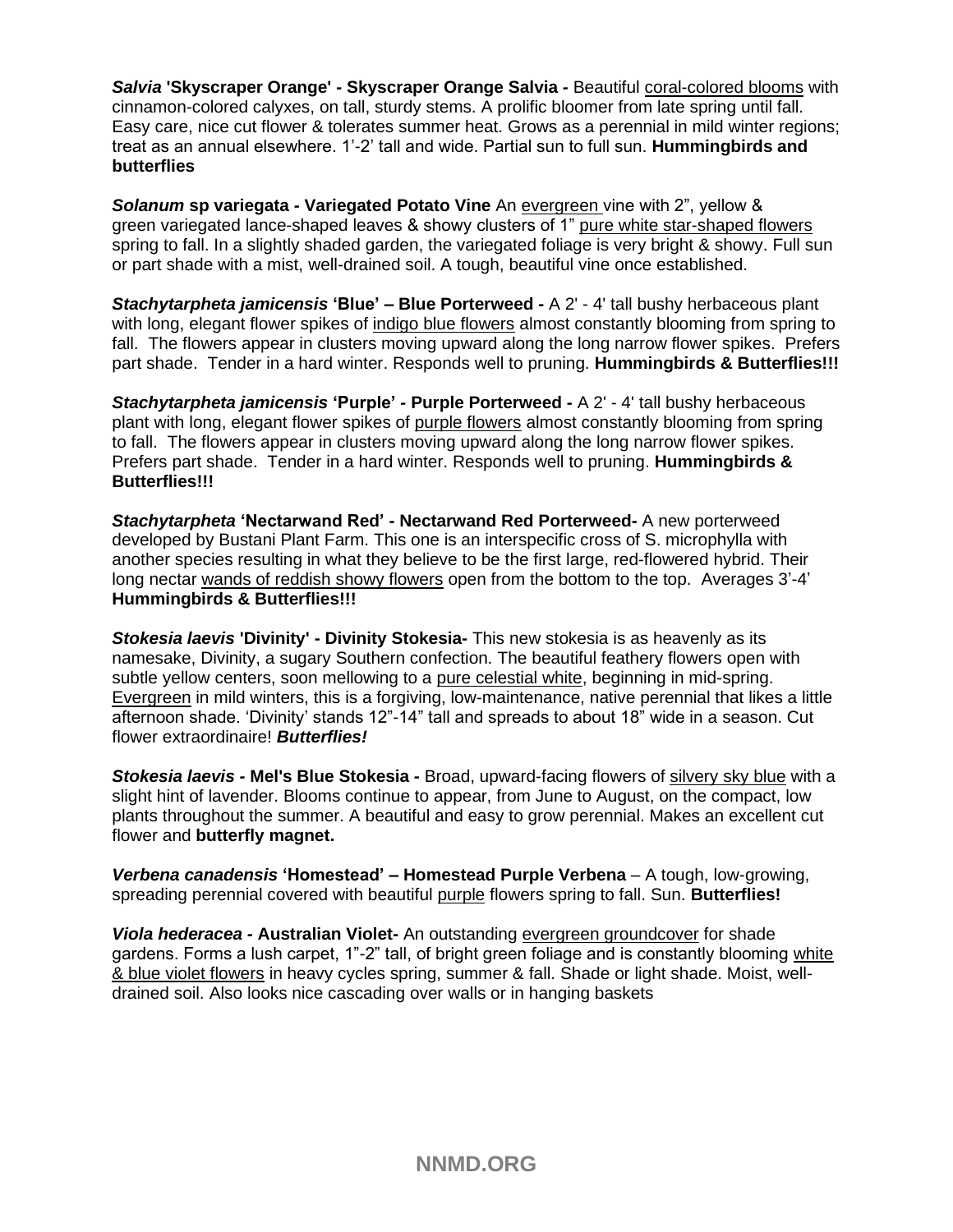#### **Fruits Blueberries**

*Vaccinium -* **Southern Highbush - Bluecrisp Blueberry** *-* The Bluecrisp blueberry plant is a good choice to start the year. This early producer has medium/large dark blue berries. It requires low chilling hours, making it a great choice for the South. **MUST** Pollinate with either Farthing, New Hanover, or Legacy – at least two varieties must be planted to allow for proper pollination yielding good crop.

*Vaccinium -* **Southern Highbush - Farthing Blueberry** - Farthing has very large, dark blue berries that you can harvest over a six-week period. Early ripening. Very vigorous but not a tall growing plant. Excellent flavor. **MUST** Pollinate with either Bluecrisp, New Hanover, or Legacy – at least two varieties must be planted to allow for proper pollination yielding good crop.

*Vaccinium -* **Southern Highbush** *–* **New Hanover Blueberry** The large, light blue berries have an excellent flavor. These early, high-yielding plants can produce 15 to 20 pounds of berries from one mature plant. This is a hardy plant that is self-fruitful and is also very useful to have around for plants that are not. Early to mid-season ripening. **MUST** Pollinate with either Bluecrisp, Farthing, or Legacy – at least two varieties must be planted to allow for proper pollination yielding good crop.

*Vaccinium sp.* **'Legacy" - Legacy Blueberry** - Legacy is a vigorous, upright, productive Southern highbush. The fruit is exceptionally sweet and firm –ripening April and May. Although all blueberries reward us with nice fall color, Legacy seems to have extremely intense orangered foliage. **MUST** Pollinate with either Bluecrisp, Farthing, or New Hanover – at least two varieties must be planted to allow for proper pollination yielding good crop.